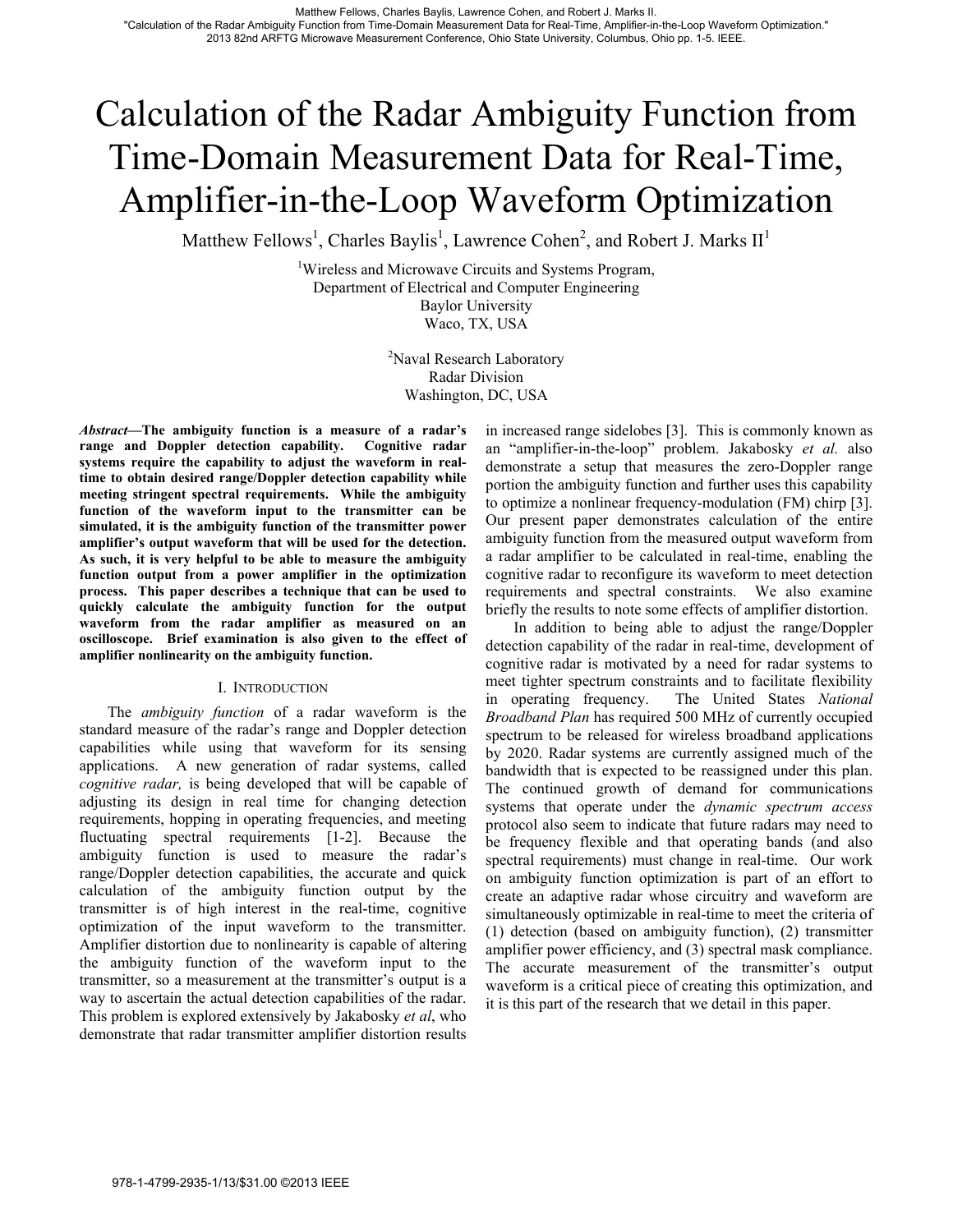We are performing the ambiguity function measurements as part of a real-time waveform optimization based on obtaining a desired ambiguity function while meeting spectral mask constraints. The optimization uses a *minimax* approach described in a previous paper [4].

The literature shows evidence of working toward a realtime waveform optimization to maximize detection and meet spectral constraints. In the area of waveform optimization, the design of spectrally confined waveforms through variable-modulus techniques is described in [5], and then through constant-modulus techniques such as continuousphase modulation in [6-7] and piecewise linear chirp optimization in [8]. Skolnik discusses the connection of the ambiguity function with the waveform, including properties of frequency-modulated bursts, or *chirps* [9]. Patton demonstrates optimization of the linear frequency-modulated (LFM) chirp design by tuning the nonlinear Fourier Series perturbations to the phase in [10]. Holtzman and Thorp use the ambiguity surface as a weighted error criterion for waveform optimization in [11]. [12] by Wong and Chung examines use of genetic algorithms to minimize the ambiguity function volume in different regions of the range-Doppler plane. In [13], Sussman applies least-squares optimization to the radar waveform problem. Blunt *et al.* and Cook demonstrate the use of continuous-phase modulation to minimize the spectral spreading of waveforms [6-7]. Finally, [4] and [14] represent our state of the art in optimizing radar systems. Measuring the ambiguity function of the amplifier's output in order to optimize the transmitted waveform is what motivates the work presented in this paper.

#### II. THE RADAR AMBIGUITY FUNCTION

The radar ambiguity function is given by the following formula, which is described in [9]

$$
\chi(\tau, u) = \int_{t=-\infty}^{\infty} x(t) x^*(t-\tau) e^{-j2\pi ut} dt, \qquad (1)
$$

where  $x(t)$  is the transmitted signal,  $\tau$  is the difference in time from the actual time delay associated with the target, and *u* is the frequency difference in Hertz from the actual Doppler frequency shift based on the target's true velocity. The ambiguity function shows the result from a range-Doppler correlation comparing offsets in time and Doppler shift from the actual time and Doppler shifts in a received signal. The ideal ambiguity function would show a high magnitude output at the center of the graph, which represents the case where  $\tau$  equals the actual time shift of the received signal and  $u$  equals the actual Doppler shift of the received signal. Any nonzero values of the ambiguity function anywhere other than the center of the graph represent potential range and Doppler shifts that could be mistaken for the correct range and Doppler shift.

The radar waveforms under consideration by our optimizations are typically linear FM chirps, which result in an ambiguity function that appears as a triangle in the ambiguity plane. Skolnik describes that the tilt angle of that triangle is determined by the ratio of the bandwidth of the chirp to the time duration required to sweep that bandwidth [9]. Fig. 1 shows the magnitude plot on a linear scale for an ambiguity function of a chirp simulated in MATLAB. More examples for results from an ambiguity function can be found in [4].



Fig. 1. Ambiguity function magnitude for a linear FM chirp

# III. CALCULATING AN AMBIGUITY FUNCTION FROM MEASUREMENT DATA

As mentioned in the Introduction, the ambiguity function can be a useful tool for selecting the best waveform to use in a radar system. Our approach is to measure the waveform in the time domain with a 5 GHz oscilloscope, and then convert the waveform to baseband. In our approach, the waveform is down-converted to baseband to perform the real-time optimization, as in [4]. The downconversion is necessary for speedy analysis and optimization due to the number of samples required to measure the full output signal from the amplifier at our carrier frequency of 3.3 GHz. Sampling at exactly the Nyquist rate, a 10 microsecond chirp at a carrier frequency of 3.3 GHz requires over 66,000 samples to represent. The resulting ambiguity function from those samples is a square matrix 66,000 by 66,000, so a minimum of 4.4 billion matrix elements would need to be calculated in that ambiguity function, far more than can be reasonably calculated in a real-time optimization. It is desirable to calculate the ambiguity function for the output waveform from the amplifier, however, because the amplifier's distortion will have an impact on the resulting ambiguity function.

In calculating the ambiguity function for measured data, we down-convert and down-sample the measured data. The technique required to do that is a fairly well known technique, which works as shown in Fig. 2. In the down-conversion process, the signal is separated into its in-phase (*I*) and quadrature (*Q*) components. The signal *y*(*t*) in Fig. 2 represents the signal measured at the output of the amplifier.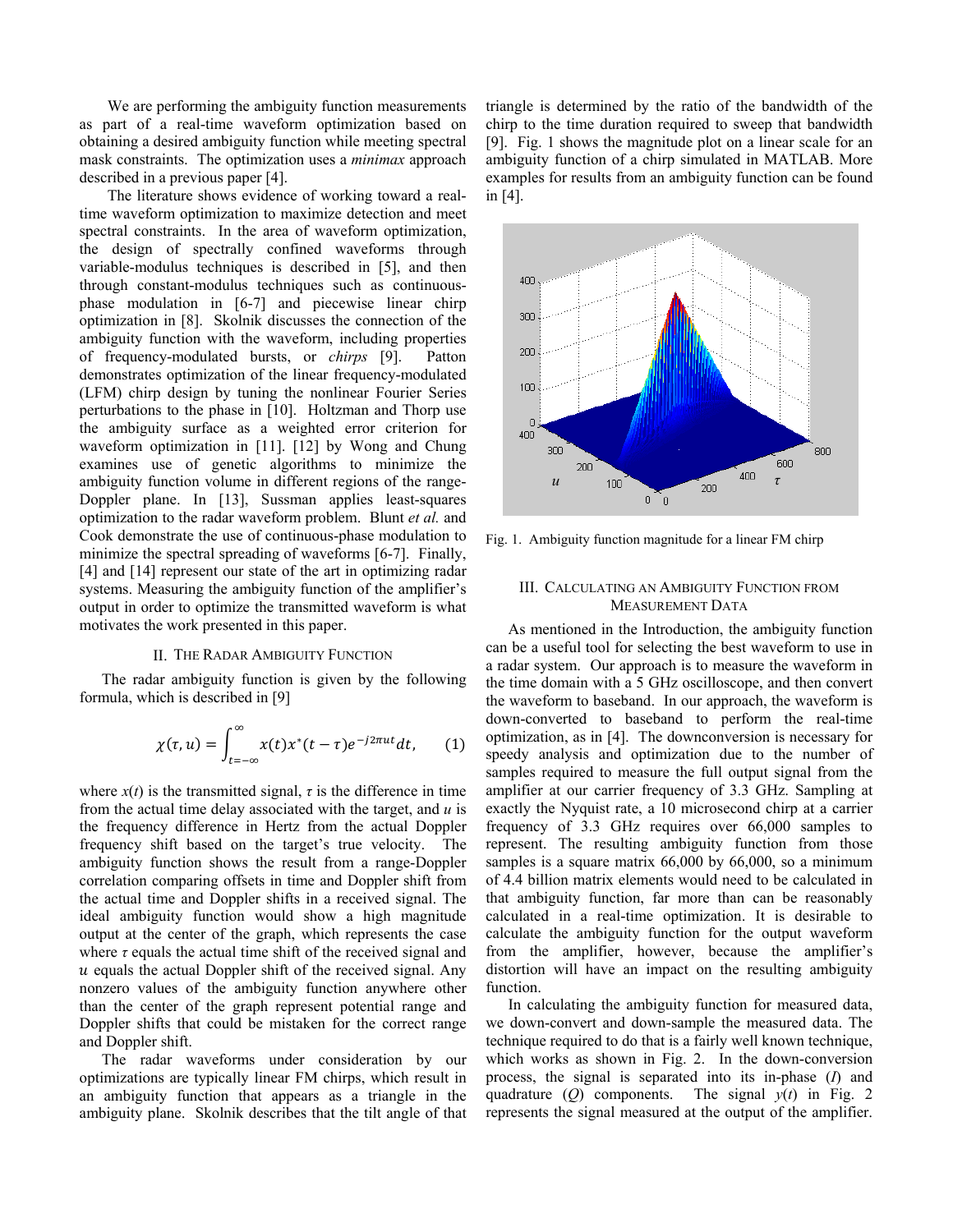That signal is then mixed with a sine and a cosine at the carrier frequency  $f_0$ . That signal is then passed through a lowpass filter to remove the high-frequency duplicates from the mixers. To maintain the same number of samples per cycle of the highest frequency component, the signal is down-sampled by the ratio of the carrier frequency to the bandwidth of the baseband chirp being used. For the measurements shown at the end of this paper, that ratio is 3.3 GHz to 10 MHz, which means that only one of every 330 samples is required to represent the chirp signal at baseband. The *I* and *Q* data represent the in-phase and quadrature components of the baseband signal and can finally be recombined in order to calculate a much smaller ambiguity function.



Fig. 2. Process for Down Converting and Down Sampling

We used measurements in our nonlinear test bench to measure the ambiguity function of chirp waveforms [15]. The measurement setup consists of the following: an Agilent N5182A signal generator, a Skyworks SKY65017 InGaP amplifier as the device under test, an Agilent E3647A DC power supply, a Maury Microwave Automated Tuner System (ATS) load-pull setup, an Agilent N1911A power meter, an Agilent E4407B spectrum analyzer, and a LeCroy Wavemaster 8500 oscilloscope. The signal generator is used to convert the programmed chirps to the carrier frequency of 3.3 GHz used in these experiments, and the Maury load-pull system is a key component of the circuit portion of the optimization that is described in [14]. The DC power supply provides a 9 V bias to the Skyworks amplifier. The oscilloscope is used for the actual measurements of the time domain chirp signal.

Fig. 3 shows the magnitude plot for a measured ambiguity function using the measurement system described in the previous paragraph without the amplifier in the loop. This provides a reference to confirm that the process described in the previous paragraph will provide accurate results for the ambiguity function. This final check allows confident analysis of the effects of the amplifier's distortion on the ambiguity function. While the axes in Fig. 3 are labeled as delay *τ* and Doppler shift *u*, they are given in points rather than in Hz or seconds. These points represent the entries involved in the ambiguity function matrix calculation, and can be converted to seconds (for delay) and Hertz (for Doppler frequency. The measured chirp used to calculate this ambiguity function is a down-chirp with 5 MHz bandwidth.



Fig. 3. Ambiguity function magnitude for a measured chirp

In analyzing the effects of the amplifier's distortion on the ambiguity function is to convert the ambiguity function to a logarithmic scale instead of the linear scale shown in the previous figures. Converting to a logarithmic scale allows for easier comparison of the distorting effects on the various chirps. Fig. 4 shows the default view of a logarithmic magnitude (dB) plot of an ambiguity function for an up chirp with 10 MHz bandwidth without the amplifier in the measurement. Fig. 5 shows the result for the same chirp, only with the amplifier in the measurement, with the amplifier terminated in the load impedance providing maximum poweradded efficiency (PAE), as determined by a separate load-pull measurement. Fig. 6 shows the result for the same chirp and amplifier, but for this test the amplifier is terminated in the load impedance providing the minimum adjacent-channel power ratio. These figures still do not make the distorting effects obvious, however, so the figures are then rotated to look along the edge of the primary peak of the ambiguity function.

It is insightful to examine rotated plots of the ambiguity function; that is, to view the main ambiguity ridge "head-on." Fig. 7 shows the head-on view of the ambiguity function of the waveform measured without the amplifier in the loop. Fig. 8 shows the rotated plot of the ambiguity function of the amplifier's output waveform, where the amplifier is terminated in the maximum-PAE load impedance, and Fig. 9 shows the rotated plots of the ambiguity function of the amplifier's output waveform when terminated in the minimum-ACPR load impedance.

Several effects can be notice through examination of the head-on view of these measurements. Unlike Fig. 7, which examines the amplifier's input waveform, Fig. 8 reveals that a "spreading" of the ambiguity occurs as a result of the amplifier's nonlinearity. In Fig. 7, the difference between the peak of the main ambiguity ridge and the maximum ambiguity in the adjacent side-region is approximately 45 dB. However, in Fig. 8, with the amplifier in place, this difference is reduced to approximately 34 dB. This effect of distortion is significant: the interpretation of these results is that the distortion of the amplifier impacts the range/Doppler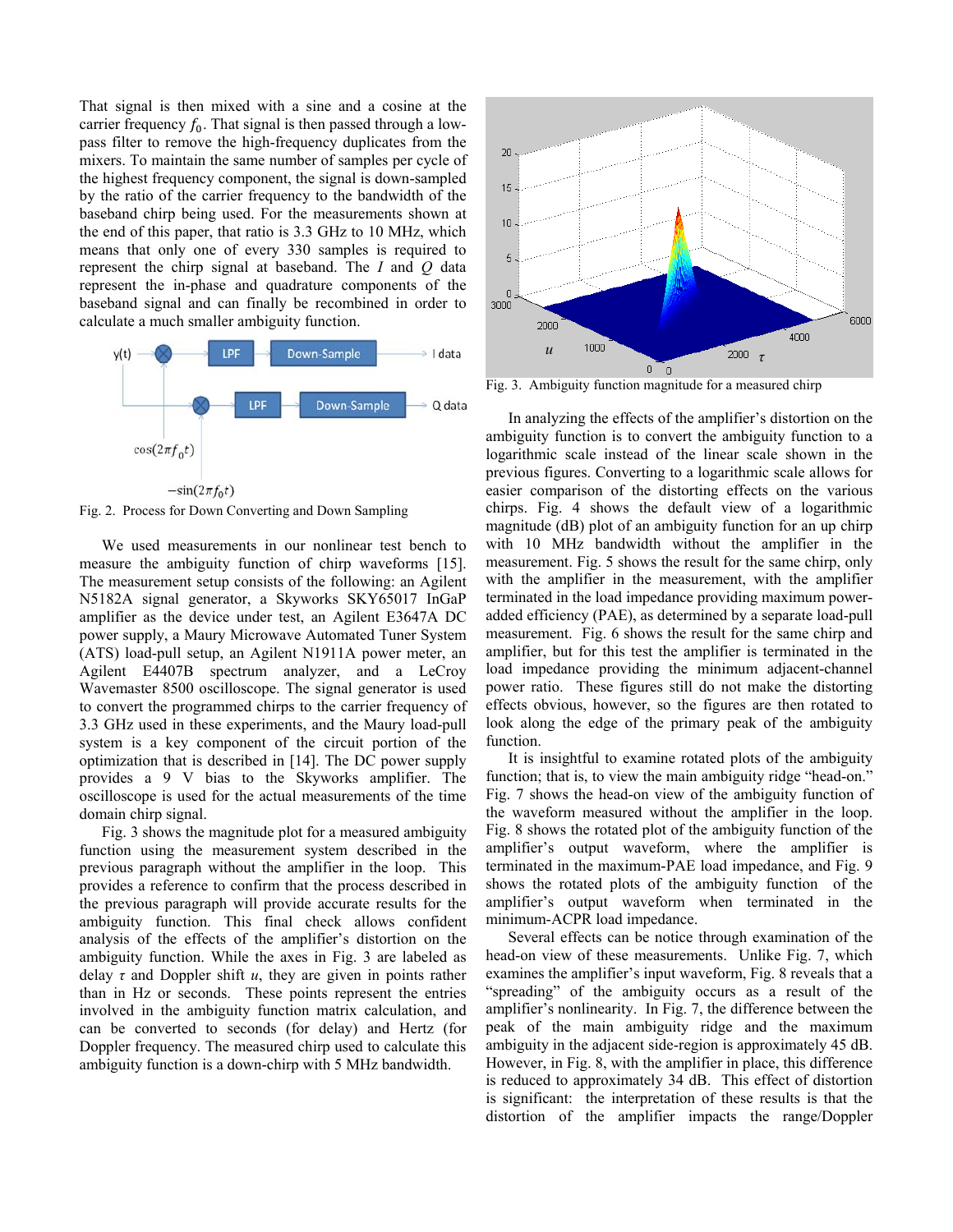precision of detection in some regions parallel to the main ambiguity ridge. Fig. 9 shows that when the amplifier is terminated in the load impedance resulting in minimum ACPR, the signal energy decreases due to decreased efficiency, and thus the height of the main ridge decreases. Further studies will examine the significance of the "ambiguity spreading" and make a theoretical connection to amplifier nonlinearities.



Fig. 4. Logarithmic ambiguity function magnitude for a measured chirp with no amplifier



Fig. 5. Logarithmic ambiguity function magnitude for a measured chirp with an amplifier, where the load impedance is chosen as the impedance providing the maximum power-added efficiency (PAE)



Fig. 6. Logarithmic ambiguity function magnitude for a measured chirp with an amplifier, where the load impedance is chosen as the impedance providing the minimum adjacent-channel power ratio (ACPR)



Fig. 7. Logarithmic edge view ambiguity function magnitude for a measured chirp with no amplifier



Fig. 8. Logarithmic edge view ambiguity function magnitude for measured chirp with an amplifier, where the load impedance is chosen as the impedance providing the maximum power-added efficiency (PAE)



Fig. 9. Logarithmic edge view ambiguity function magnitude for measured chirp with an amplifier, where the load impedance is chosen as the impedance providing the minimum adjacent-channel power ratio (ACPR)

# IV. CONCLUSIONS

This paper has described a technique which allows the radar ambiguity function to be quickly calculated from a time-domain measurement of a radar chirp waveform. The measurement demonstrated in this paper is critical to the realtime waveform optimization of a cognitive radar transmitter with an amplifier in the loop. This allows for the effect of amplifier distortion to be included in the measurement of the